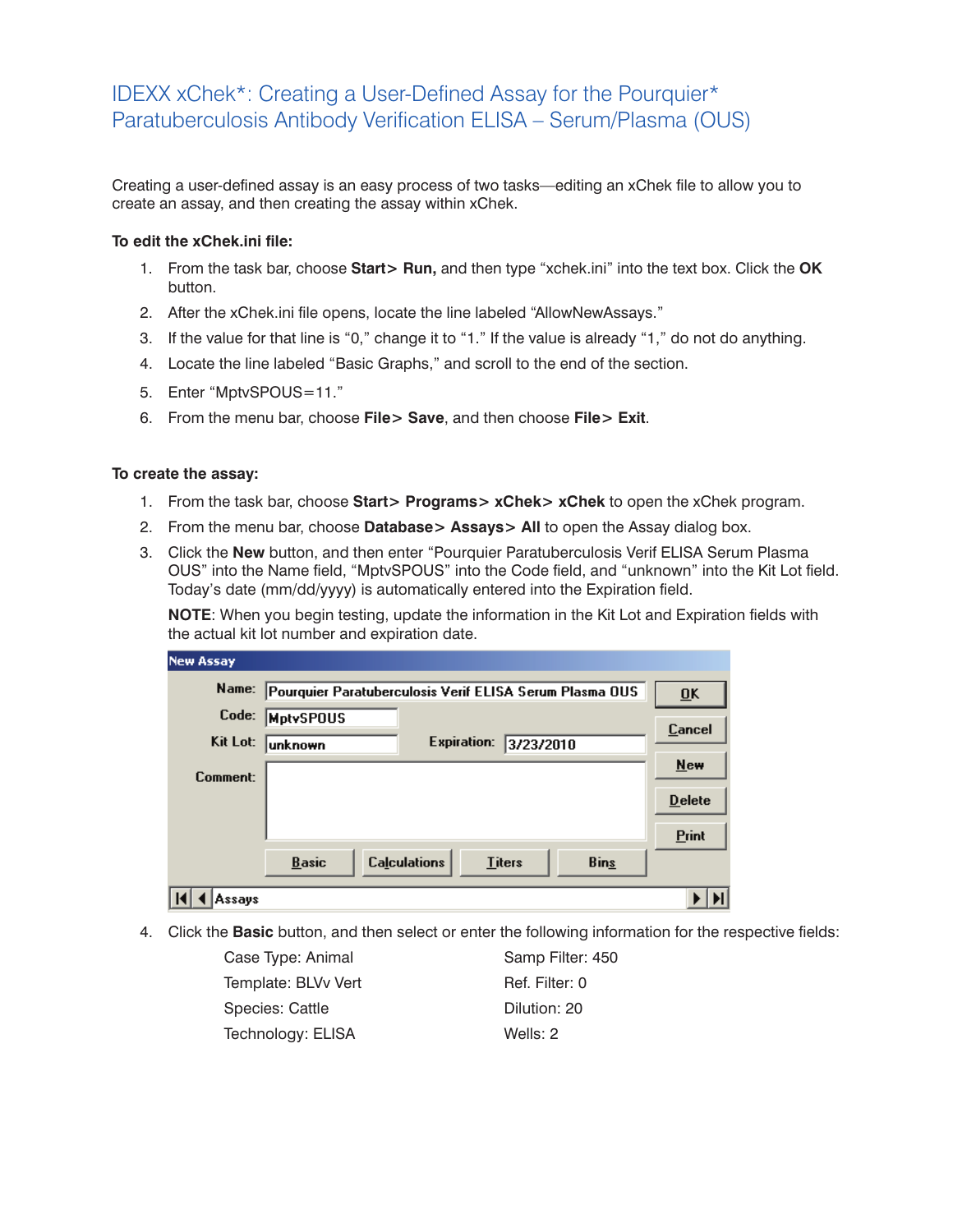| <b>New Assay</b>  |                  |                         |                           |
|-------------------|------------------|-------------------------|---------------------------|
| Case Type: Animal |                  | Samp Filter: 450        | $\overline{\mathbf{0}}$ K |
| Template:         | <b>BLVv Vert</b> | Ref Filter: $\boxed{0}$ |                           |
| Species: Cattle   |                  | Dilution: 20            | Cancel                    |
| Technology:       | <b>ELISA</b>     | Wells: $\sqrt{2}$       |                           |

**NOTE:** The Pourquier paratuberculosis assay has a negative and a positive control configuration in the insert that is not supported by the IDEXX xChek software. The assay has been set up in xChek to have a vertical control configuration. Therefore, place negative controls in wells A1, A2, B1, and B2 and positive controls in wells C1, C2, D1, and D2.

- 5. Click **OK** to save the settings.
- 6. Click the **Calculations** button, and then select or enter the following information:

Formulas:

"S" Part of Ratio: Sample 2 - Sample 1

"P" Part of Ratio: Positive 2 - Positive 1

"N" Part of Ratio: None

Blocking Factor: None

 Variable: S/P Positive Cutoff: 0.550 Suspect Cutoff: 0.451 Comparison: >=

Second Calculation: Variable: None Positive Cutoff: 0 Suspect Cutoff: 0 Comparison: None

**NOTE:** xChek does not support the S/P % calculation. Instead, xChek calculates an S/P value. The cutoff values have been updated to match the new calculation, and the interpretation is the same.

| <b>New Assay</b>                                                                                                       |                       |                                                                                                                  |        |
|------------------------------------------------------------------------------------------------------------------------|-----------------------|------------------------------------------------------------------------------------------------------------------|--------|
| Formulas                                                                                                               |                       |                                                                                                                  |        |
| "S" Part of Ratio:                                                                                                     | Sample2 - Sample1     |                                                                                                                  | 0K     |
| "P" Part of Ratio:                                                                                                     | Positive2 - Positive1 |                                                                                                                  | Cancel |
| "N" Part of Ratio:                                                                                                     | None                  |                                                                                                                  | Reset  |
| <b>Blocking Factor:</b>                                                                                                | <b>None</b>           |                                                                                                                  |        |
| <b>First Calculation</b><br>Variable:<br>ls/P<br><b>Positive Cutoff:</b><br>10.550<br><b>Suspect Cutoff:</b><br>10.451 |                       | <b>Second Calculation</b><br>Variable:<br> None<br><b>Positive Cutoff:</b><br>lo<br><b>Suspect Cutoff:</b><br>lo |        |
| <b>Comparison:</b><br>$\rangle =$                                                                                      |                       | Comparison:                                                                                                      | None   |

7. Click **OK** to save these settings, and then click **OK** to save the assay to the database. You can now test for paratuberculosis antibodies using the xChek Assay Management System.

**NOTE:** xChek does not evaluate controls or results for validity when you use a user-defined assay. You must evaluate the results from each assay in accordance with good laboratory practices. To evaluate your assay validity, refer to the "Validation Criteria" section in the insert provided with the test kit.